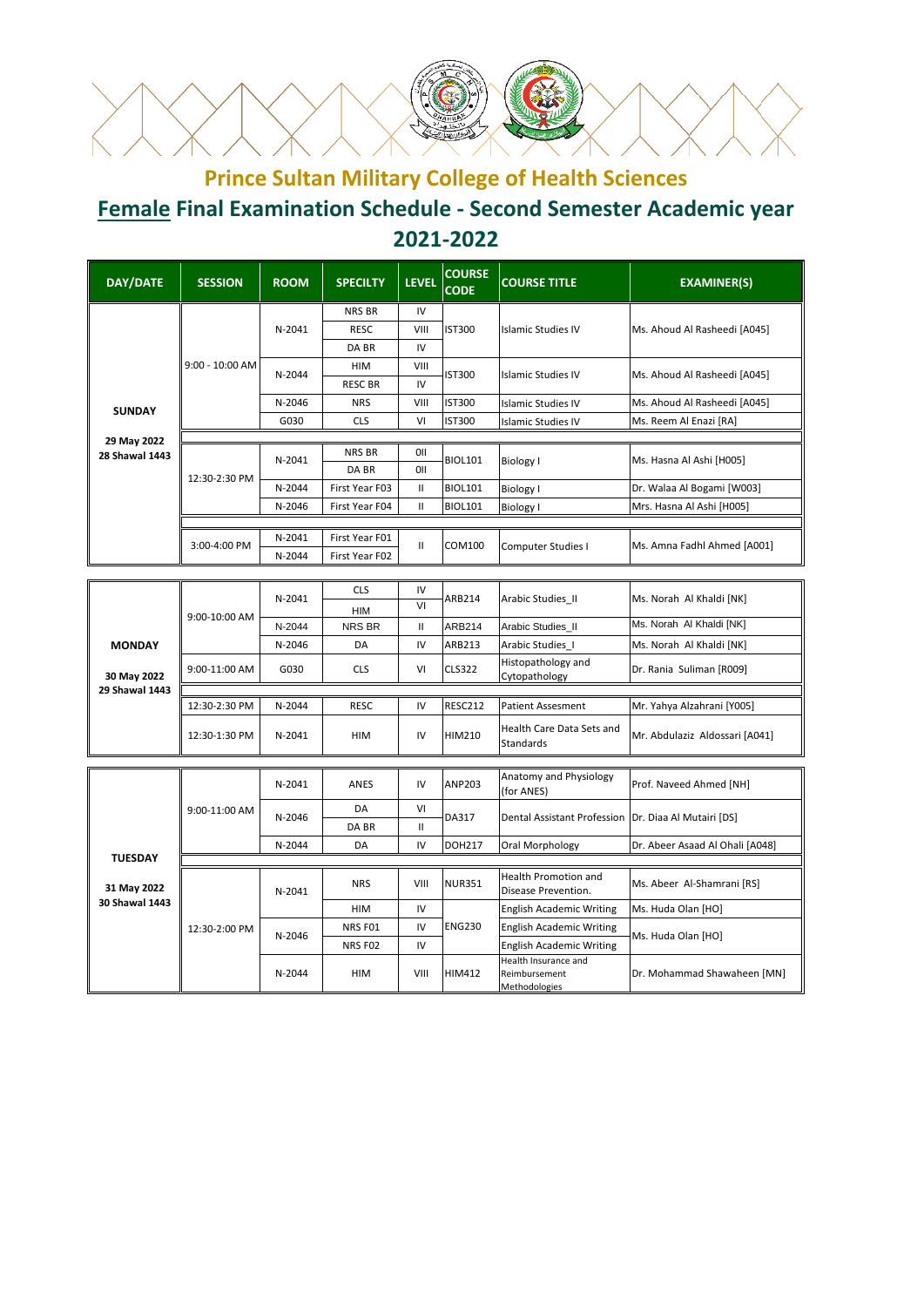| <b>DAY/DATE</b>                      | <b>SESSION</b> | <b>ROOM</b> | <b>SPECILTY</b>    | <b>LEVEL</b>  | <b>COURSE</b><br><b>CODE</b> | <b>COURSE TITLE</b>                                        | <b>EXAMINER(S)</b>                                          |
|--------------------------------------|----------------|-------------|--------------------|---------------|------------------------------|------------------------------------------------------------|-------------------------------------------------------------|
|                                      |                |             | <b>CLS</b>         | IV            | <b>IST201</b>                | <b>Islamic Studies III</b>                                 |                                                             |
|                                      |                | N-2041      | ANES               | VI            | IST201                       | <b>Islamic Studies III</b>                                 | Ms. Reem Al Enazi [RA]                                      |
|                                      | 9:00-10:00 AM  | 1019        | HIM                | VI            | IST201                       | <b>Islamic Studies III</b>                                 |                                                             |
|                                      |                | 1071        | <b>NRS</b>         | VI            | IST201                       | <b>Islamic Studies III</b>                                 |                                                             |
| WEDNESDAY                            |                | N-2046      | NRS BR             | $\mathbf{II}$ | IST201                       | <b>Islamic Studies III</b>                                 |                                                             |
|                                      |                | N-2044      | DA                 | IV            | <b>IST201</b>                | <b>Islamic Studies III</b>                                 | Ms. Ahoud Al Rasheedi [A045]                                |
| 1 June 2022<br>2 Du-AlQa'dah<br>1443 |                | N-2046      | NRS BR<br>DA BR    | 011           | <b>PHYS101</b>               | Physics I                                                  | Ms. Refah Al Khaldi [R008]                                  |
|                                      | 12:30-2:30 PM  | N-2041      | First year F01     | $\mathbf{I}$  | PHYS101                      | Physics I                                                  | Ms. Refah Al Khaldi [R008]                                  |
|                                      |                | N-2044      | First year F02     | $\mathbf{I}$  | <b>PHYS101</b>               | Physics I                                                  | Ms. Refah Al Khaldi [R008]                                  |
|                                      | 12:30-2:00 PM  | G030        | First Year F03     | $\mathbf{II}$ | FPE101                       | <b>Fitness and Physical</b>                                | Col. Dr. Khalil Al-Balawi [K002]                            |
|                                      |                | 1019        | First Year F04     | $\mathbf{II}$ | FPE101                       | Education                                                  | Mr. Emad Almalki [E005]                                     |
|                                      |                |             |                    |               |                              |                                                            |                                                             |
|                                      |                | N-1010      | <b>ANES</b>        | VI            | <b>RM320</b>                 | <b>Research Methodology</b>                                | Dr. Lamiaa Al Jamea [L001]                                  |
|                                      |                | N-1011      | <b>CLS</b>         | VI            | RM320                        | <b>Research Methodology</b>                                | Dr. Lamiaa Al Jamea [L001]                                  |
|                                      |                | N-2041      | <b>NRS</b>         | VI            | RM320                        | <b>Research Methodology</b>                                | Dr. Magda Yousif [M013]                                     |
| <b>THURSDAY</b>                      |                | N-2044      | <b>NRS BR</b>      | $\mathbf{II}$ | <b>RM320</b>                 | <b>Research Methodology</b>                                | Dr. Magda Yousif [M013]                                     |
|                                      | 9:00-10:30 AM  |             | <b>RESC</b><br>HIM | VI<br>VI      | RM320<br>RM320               | <b>Research Methodology</b><br><b>Research Methodology</b> | Dr. Jaber Saud Algahtani [JQ]<br>Dr. Eman Al-Zahrani [E006] |
| 2 June 2022<br>3 Du-AlQa'dah         |                | N-2046      | <b>RESC BR</b>     | Ш             | RM320                        | <b>Research Methodology</b>                                | Dr. Jaber Saud Algahtani [JQ]                               |
| 1443                                 |                |             |                    | VI            |                              |                                                            | Dr. Diaa Al Mutairi [DS]                                    |
|                                      |                | 1019        | DA<br>DA BR        | $\mathbf{II}$ | <b>RM320</b><br><b>RM320</b> | <b>Research Methodology</b><br>Research Methodology        | Dr. Diaa Al Mutairi [DS]                                    |
|                                      |                |             |                    |               |                              |                                                            |                                                             |
|                                      | 12:30-2:30 PM  | N-2041      | <b>CLS</b>         | VI            | <b>BST312</b>                | <b>Biostatistics</b>                                       | Ms. Rawan Maawadh [R003]                                    |
|                                      |                |             |                    |               |                              |                                                            |                                                             |
|                                      |                | N-2041      | ANES               | IV            | ANES211                      | <b>Basic Microbiology</b>                                  | Ms. Ashly Jacob [SJ]                                        |
|                                      |                |             | ANES               | VIII          | <b>ANES420</b>               | Anesthesia VI                                              | Lt. Col. Dr. Ahmad Adnan [A038]                             |
|                                      | 9:00-11:00 AM  | N-2044      | ANES               | VI            | PHRM346                      | Pharmacology III.                                          | Mr. Nafish Haider [NR]                                      |
|                                      |                |             | <b>RESC</b>        | VIII          | RESC417                      | Fundamentals of                                            | Dr. Saad Al Rabeeah [S003]                                  |
|                                      |                | N-2046      | <b>RESC BR</b>     | IV            | <b>RESC417</b>               | Polysomnography.                                           | Dr. Saad Al Rabeeah [S003]                                  |
|                                      | 9:00-10:30 AM  |             | <b>RESC</b>        | IV            | RESC211                      | Ethics in Respiratory Care                                 | Mr. Musallam Al-Nasser [M004]                               |
|                                      |                |             | <b>RESC BR</b>     | $\mathbf{II}$ | RESC211                      | SNOMED-C1 for E-Health                                     |                                                             |
|                                      | 9:00-10:30 AM  | 1071        | HIM                | VIII          | <b>HIM413</b>                | nvironment                                                 | Dr. Salem Albagmi [S006]                                    |
|                                      |                |             |                    |               |                              |                                                            |                                                             |
|                                      | 12:30-2:00 PM  |             | HIM                | IV            | <b>HIM211</b>                | <b>Advance Medical Terminology</b>                         | Mr. Waheed Baig [WB]                                        |
|                                      |                | N-2041      | <b>CLS</b>         | IV            | <b>CLS221</b>                | Medical Laboratory-<br>Instrumentation                     | Dr. Murtada Taha [MT]                                       |
| <b>SUNDAY</b>                        | 12:30-2:30 PM  | N-2044      | <b>NRS</b>         | VI            | <b>NUR363</b>                | Pediatric Nursing Theory<br>Adult Health Nursing (1)       | Dr. Magda Yousif [M013]                                     |
| 5 June 2022<br>6 Du-AlQa'dah         |                | N-2046      | NRS BR             | Ш             |                              |                                                            |                                                             |
| 1443                                 |                | 1071        | NRS                | IV            | <b>NUR245</b>                | Theory                                                     | Ms. Minimole Vijayan [MV]                                   |
|                                      |                | G030        | <b>NRS</b>         | VIII          | <b>NUR483</b>                | Leadership and<br>Management                               | Ms. Abeer Qahl [A043]                                       |
|                                      |                | 1019        | NRS BR             | IV            |                              |                                                            | Ms. Abeer Qahl [A043]                                       |
|                                      |                |             |                    |               |                              |                                                            |                                                             |
|                                      | 3:00-4:00 PM   | G030        | DA<br>DA           | IV<br>VI      | DA210                        | Dental Terminology                                         | Dr. Diaa Al Mutairi [DS]                                    |
|                                      | 3:00-5:00 PM   | 1071        | DA BR              | Ш             | DA310                        | Dental Radiology II                                        | M/Sgt. Salem Al Qahtani [SQ]                                |
|                                      |                | 1019        | DA                 | VIII          | DA410                        | <b>Quality Management in</b><br><b>Dental Clinics</b>      | Ms. Maha Al-Harbi [M016]                                    |
|                                      |                |             | DA BR              | IV            |                              |                                                            |                                                             |
|                                      |                | N-2041      | NRS BR             | 01            | <b>CHEM101</b>               | Chemistry I                                                | Ms. Syeda Parveen [SP]                                      |
|                                      |                |             | DA BR              | 01            |                              |                                                            |                                                             |
|                                      |                | N-2044      | First Year F03     | Ш             | CHEM101                      | Chemistry I                                                |                                                             |
|                                      |                | N-2046      | First Year F04     | Ш             | CHEM101                      | Chemistry I                                                | Ms. Awatif Al Azmi [A028]                                   |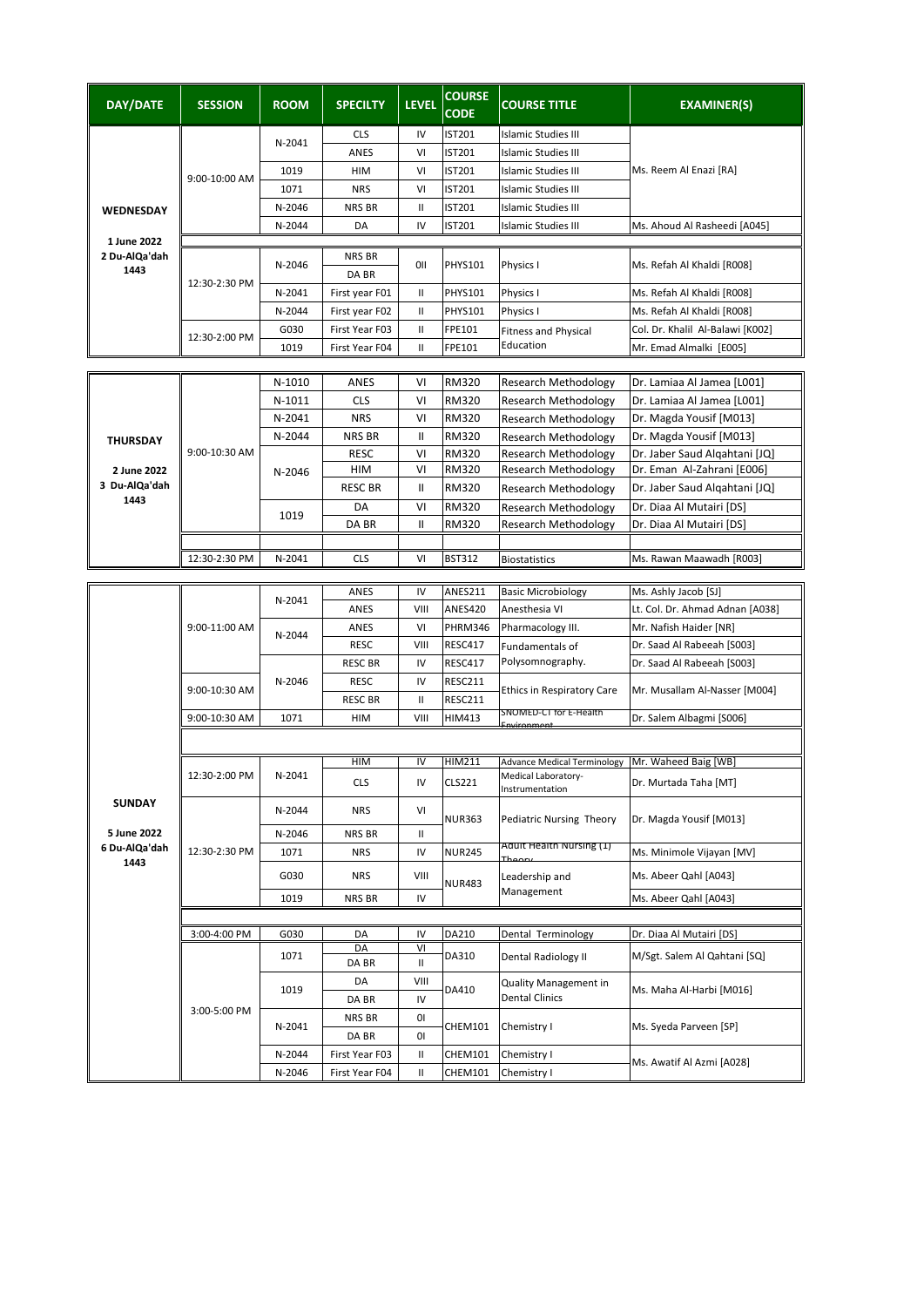| DAY/DATE                                               | <b>SESSION</b> | <b>ROOM</b> | <b>SPECILTY</b> | <b>LEVEL</b>  | <b>COURSE</b><br><b>CODE</b> | <b>COURSE TITLE</b>                                       | <b>EXAMINER(S)</b>              |
|--------------------------------------------------------|----------------|-------------|-----------------|---------------|------------------------------|-----------------------------------------------------------|---------------------------------|
| <b>MONDAY</b><br>06 June 2022<br>7 Du-AlQa'dah<br>1443 | 9:00-11:00 AM  | N-2046      | <b>CLS</b>      | VI            | <b>CLS320</b>                | Hematology I                                              | Dr. Elmoeiz Ali Elnagi[ME]      |
|                                                        |                |             |                 |               |                              |                                                           |                                 |
|                                                        | 9:00-10:30 AM  | N-2041      | <b>NRS</b>      | VI            | PSY203                       | Psychology for Healthcare                                 | Ms. Nassrah Al-Dossary [ND]     |
|                                                        |                | N-2044      | <b>HIM</b>      | VI            | <b>HIM311</b>                | Health Data Classification<br>and Coding Systems I        | Ms. Zainab Al Swaimil           |
|                                                        | 9:00-11:00 AM  | N-2046      | DA              | VIII          | DA413                        | Special Needs and<br><b>Medically Compromised</b><br>Pat. | Ms. Maha Al-Harbi [M016]        |
|                                                        |                |             | DA BR           | IV            |                              |                                                           |                                 |
| <b>TUESDAY</b>                                         |                | N-2041      | HIM             | IV            | <b>HIM213</b>                | <b>Electronic Health Records</b>                          | Dr. Salem Albagmi [S006]        |
| 7 June 2022                                            |                | N2046       | <b>NRS</b>      | VIII          |                              | <b>Community Health Nursing</b>                           |                                 |
| 8 Du-AlQa'dah                                          | 12:30-2:00 PM  | N2044       | NRS BR          | IV            | <b>NUR481</b>                | Theory.                                                   | Ms. Shangrila Ancheta [SC]      |
| 1443                                                   |                | G030        | DA              | VI            | <b>DOH413</b>                | <b>Public Oral Health</b>                                 | Ms. Maha Al-Harbi [M016]        |
|                                                        |                |             | DA BR           | Ш             |                              |                                                           |                                 |
|                                                        |                | N-2041      | First Year F03  | Ш             | SDS100                       | Self Development Skills                                   |                                 |
|                                                        | 3:00-4:30 PM   | N-2044      | First Year F04  | Ш             | SDS100                       | Self Development Skills                                   | Dr. Samaher Al Khatatneh [S002] |
|                                                        |                |             | <b>RESC</b>     | IV            | RESC213                      | Cardiopulmonary Anatomy                                   |                                 |
|                                                        | 3:00-5:00 PM   | 1019        | <b>RESC BR</b>  | Ш             | RESC213                      | and Physiology                                            | Ms. Asma Al Harbi [A002]        |
|                                                        |                |             |                 |               |                              |                                                           |                                 |
|                                                        |                | N-2041      | <b>CLS</b>      | IV            | <b>CLS220</b>                | <b>Bio-Chemistry</b>                                      | Dr. Rania Suliman [R009]        |
|                                                        |                |             | <b>NRS</b>      | VIII          | <b>CLS225</b>                | Bio Chemistry                                             | Mr. Emad Aljohar [E004]         |
| WEDNESDAY                                              | 9:00-11:00 AM  | N-2044      | ANES            | VI            | <b>ANES320</b>               | Anesthesia IV                                             | Mr. Hassan Shaaib [H003]        |
|                                                        |                | N-2046      | DA<br>DA BR     | VI<br>Ш       | DA320                        | Medical Emergency in Dental<br>Clinical                   | M/Sgt. Salem Al Qahtani [SQ]    |
| 8 June 2022<br>9 Du-AlQa'dah                           |                |             |                 |               |                              |                                                           |                                 |
| 1443                                                   | 12:30-2:30 PM  | N-2044      | <b>RESC</b>     | VI            | RESC313                      | <b>Pulmonary Function Methods</b>                         | Ms. Asma Al Harbi [A002]        |
|                                                        |                |             |                 |               |                              | Quality Management in Health                              |                                 |
|                                                        | 12:30-2:00 PM  | N-2041      | HIM             | VIII          | HIM411                       | Care                                                      | Dr. Mohammad Shawaheen [MN]     |
|                                                        | 9:00-10:30 AM  | N-2041      | ANES            | VIII          | COM213                       | Communication and Health<br>Profession                    | Ms. Shangrila Ancheta [SC]      |
|                                                        | 9:00 -11:00 AM | N-2044      | <b>NRS</b>      | VI            | <b>NUR361</b>                | Maternal Nursing Theory.                                  | Ms. Ameerah Al Onezei [A042]    |
|                                                        |                | N-2046      | NRS BR          | $\mathbf{II}$ | <b>NUR361</b>                | Maternal Nursing Theory.                                  |                                 |
|                                                        |                |             |                 |               |                              |                                                           |                                 |
|                                                        | 12:30-2:30 PM  | N-2041      | ANES            | IV            | <b>PHRM201</b>               | Pharmacology. I                                           | Mr. Nafish Haider [NR]          |
|                                                        |                |             | DA              | VI            | <b>PHRM201</b>               | Pharmacology. I                                           |                                 |
| THURSDAY                                               |                | N-2044      | <b>NRS</b>      | IV            | PHRM201                      | Pharmacology. I                                           |                                 |
| 9 June 2022                                            |                | N-2046      | RESC            | IV            | <b>PHRM201</b>               | Pharmacology. I                                           | Mr. Mujahid Alsulaimani [M033]  |
| 10 Du-AlQa'dah                                         | 12:30-2:00 PM  | G030        | <b>CLS</b>      | VI            | <b>CLS325</b>                | <b>Quality Control</b>                                    | Dr. Salah Elsafi [SS]           |
| 1443                                                   |                |             | NRS BR          | 01            |                              |                                                           |                                 |
|                                                        | 3:00-5:00 PM   | N-2041      | DA BR           | 01            | <b>MATH101</b>               | Mathematics I                                             | Ms. Mutaher Begum [BM]          |
|                                                        |                | N-2046      | First Year F01  | Ш             | <b>MATH101</b>               | Mathematics I                                             |                                 |
|                                                        |                | G030        | First Year F02  | II            | <b>MATH101</b>               | Mathematics I                                             |                                 |
|                                                        | 3:00-4:30 PM   | 1071        | HIM             | IV            | COMP212                      | <b>Computer Networks</b>                                  | Mr. Khurshid Iqbal [K004]       |
|                                                        |                |             | HIM             | VI            | <b>COMP312</b>               | System Analysis and Design II                             |                                 |